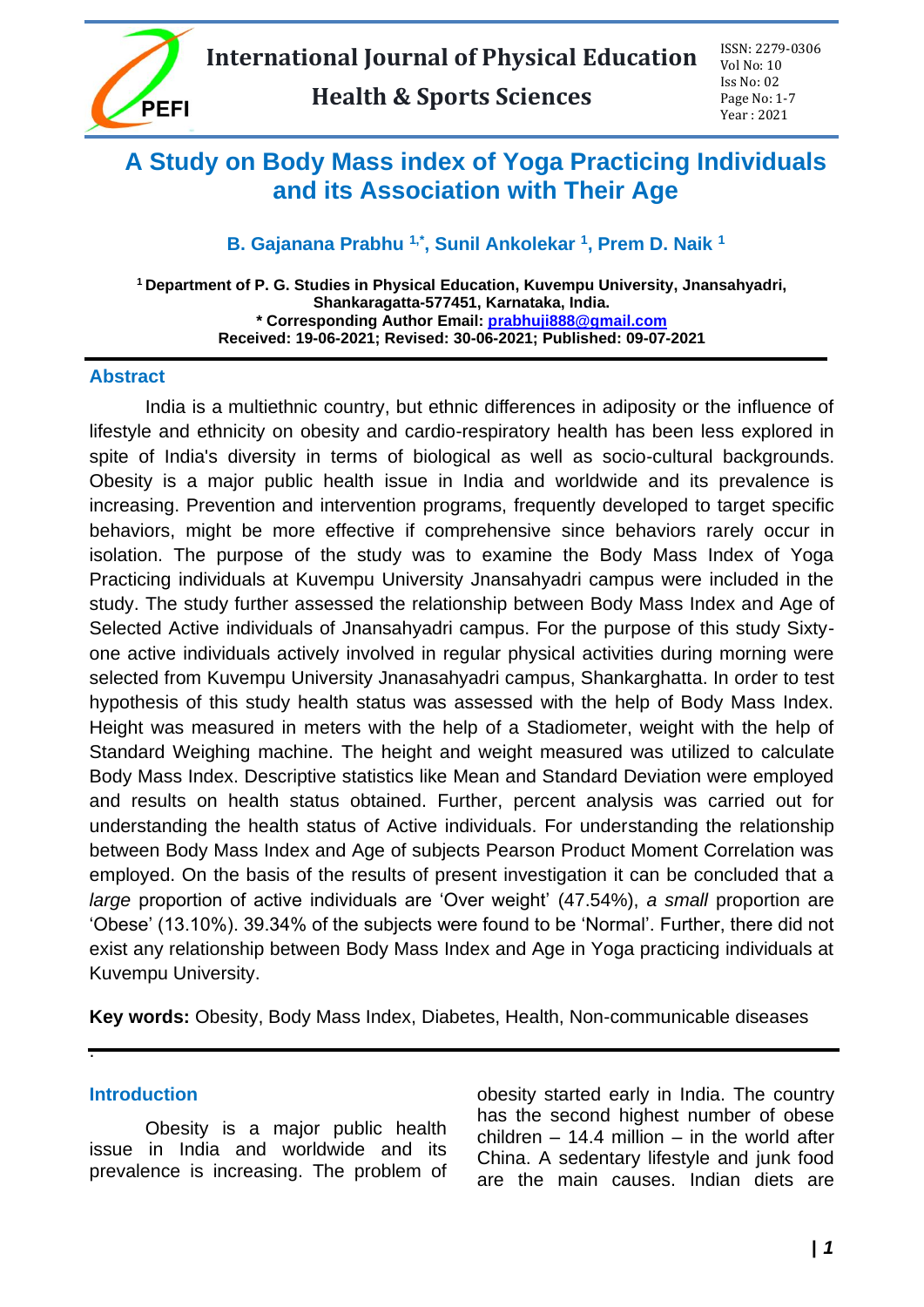carbohydrate-heavy and oil-rich. What's distinctive about India, though, is that two cultural factors help obesity take root. One is the mental connection some Indians make between being fat and being "prosperous". In a poor country, being plump is seen as a sign that you eat well. India's embrace of the worst of both Eastern and Western ways is sending lifestyle illnesses such as obesity and diabetes skyrocketing. (Shetty, 2012).

Obesity has led to a host of other health woes growing at an alarming rate in India, including hypertension and diabetes. India is on track to own the unenviable title of diabetic capital of the world as soon as 2025 with more than 65 million Indians already suffering from the disease. Sadly, "diabesity" has become a common term in the Indian vocabulary (Pandya, Lakhani and Patel, 2011).

India is a multiethnic country, but ethnic differences in adiposity or the influence of lifestyle and ethnicity on obesity and cardio-respiratory health has been less explored in spite of India's diversity in terms of biological as well as socio-cultural backgrounds. Chronic noncommunicable diseases such as hypertension, atherosclerosis, acute myocardial infarction, stroke, diabetes, obesity, and chronic kidney disease are the major cause of death not only in high income, but also in medium and low income countries (Gallieni, et. al., 2014).

Prevention and intervention programs, frequently developed to target specific behaviors, might be more effective if comprehensive since behaviors rarely occur in isolation. To best target such prevention programming, it is important to understand optimal behavior patterns and to place emphasis on the strategies that target more complex behavioral patterns rather than single behaviors. Yogic practices are believed to be effective in treating many health problems (Wolff, et. al., 2013). It has been found to be effective in body weight management in various age groups and population (Pal, et. al., 2011).

In this context, the effects derived from practice of yoga in the rural locality of Kuvempu University was intended to be examined in the present study. The yoga practicing individuals at Kuvempu University were assessed for Body Mass Index and age to make inferences.

## **The objective of the study**

- 1. The objective of the study was to examine the Body Mass Index of Yoga Practicing individuals at Kuvempu University Jnansahyadri campus.
- 2. The study further assessed the relationship between Body Mass Index and Age of Selected Yoga practicing individuals at Jnansahyadri campus of Kuvempu University.

# **Methodology**

For the purpose of this study Sixtyone active individuals practicing Yoga regularly in the morning were selected from Kuvempu University Jnanasahyadri campus, Shankarghatta. Convenience sampling was employed to gather information on Body Mass Index from Yoga practicing individuals at Kuvempu University. Male and female active individuals were included in the study. Their age ranged between 45-55 years. These subjects were involved in yogic practices at morning in the Jnanasahyadri campus during the year 2020.

In order to test hypothesis of this study health status was assessed with the help of Body Mass Index. Height was measured in meters with the help of a Stadiometer and body weight with the help of Standard Weighing machine. The height and weight measured was utilized to calculate BMI with the formula as below: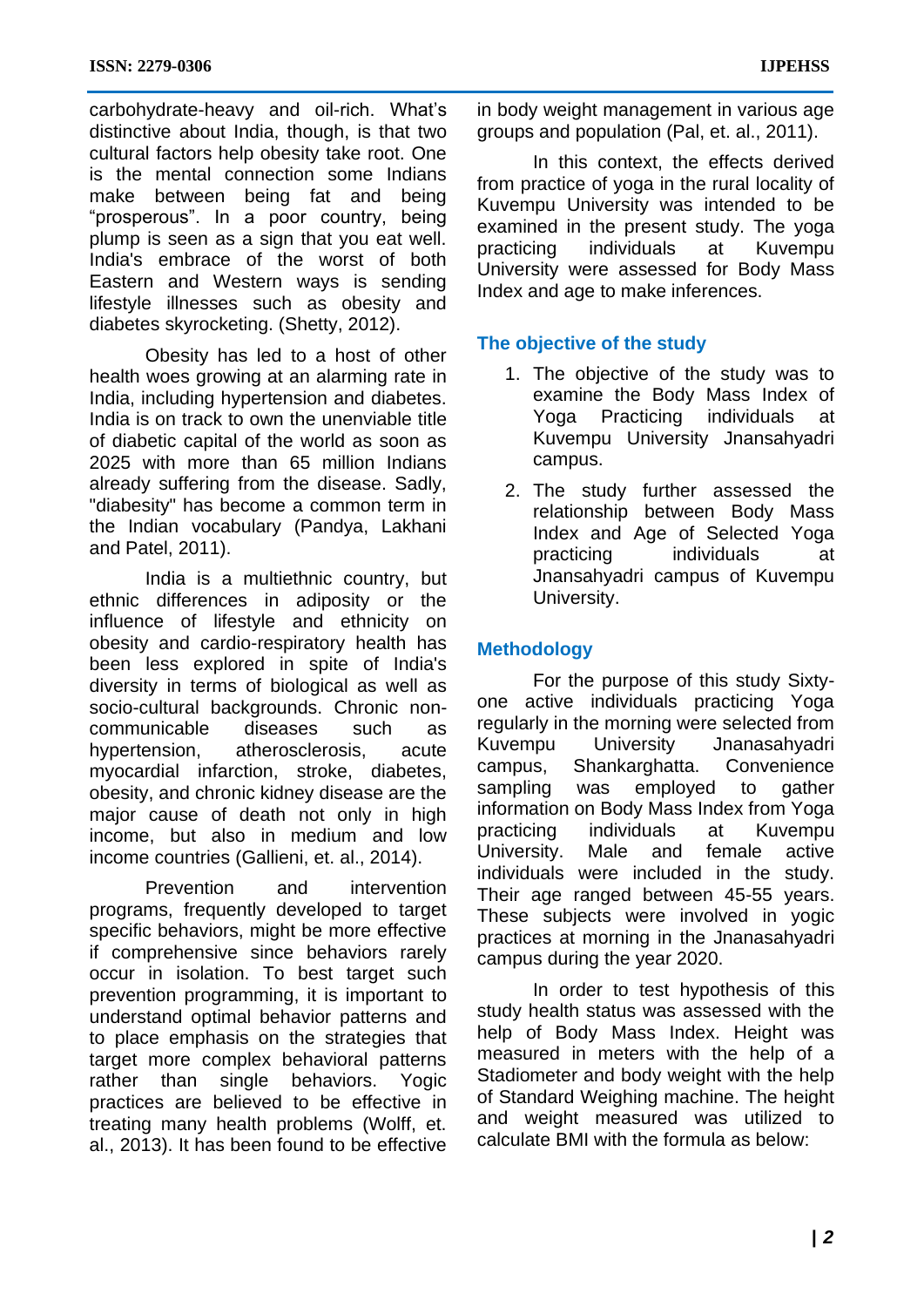## weight (kg)  $BMI =$ height  $(m<sup>2</sup>)$

The data required for this study was collected at Kuvempu University campus during spare time of the subjects. The tests for height and weight were administered with the assistance of a trained helper.

The stadiometer available at the Department of P G Studies and Research in Physical Education, Kuvempu University was utilized for measuring the height of subjects. Prior to height measurement the instrument was calibrated properly with a measuring rod. The subjects were directed to remove their foot wears if any. The subject was asked to stand with his/her back to the height rule. The back of the head, back, buttocks, calves and heels were touching the upright and the feet was held together. The subject was instructed to look straight and in some instances the assistance of trained helper was sought. The head piece of the stadiometer or the sliding part of the measuring rod was lowered so that the hair was pressed flat. Height was recorded to the resolution of the height rule.

The subjects stood on the weighing machine with minimal movement with hands by their side. Foot wears and excess clothing was removed.

#### **The Norms for Assessment**

The results obtained were compared with standard norms available and inferences derived. The following table provides Standard norms for Body Mass Index.

Descriptive statistics like Mean and Standard Deviation were employed and results on health status obtained. Further, percent analysis was carried out for understanding the health status of Active individuals. For understanding the relationship between Body Mass Index and Age of subjects Pearson Product Moment Correlation was employed.

# **Findings of the study**

Percent analysis was carried out to find the percentage of Yoga Practicing Individuals belonging to various categories of Body Mass index. The results of percent analysis of Body Mass Index of Yoga Practicing Individuals are provided in table 2.

#### **Table 1. Norms for assessing BMI**

| Category                                 | BMI range $-$ kg/m <sup>2</sup> |  |
|------------------------------------------|---------------------------------|--|
| Very severely underweight                | less than 15.0                  |  |
| Severely underweight                     | from 15.0 to 16.0               |  |
| Underweight                              | from 16.0 to 18.5               |  |
| Normal (healthy weight)                  | from 18.5 to 25                 |  |
| Overweight                               | from $25$ to $30$               |  |
| Class I (Moderately<br>Obese<br>obese)   | from $30$ to $35$               |  |
| Class II (Severely)<br>Obese<br>obese)   | from 35 to 40                   |  |
| Obese Class III (Very severely<br>obese) | over 40                         |  |

Source: [www.wikepedia.com](http://www.wikepedia.com/)

| Table 2. Summary of percent analysis on Body<br>Mass Index in Yoga Practicing Individuals of<br><b>Kuvempu University</b> |                    |                    |  |  |  |
|---------------------------------------------------------------------------------------------------------------------------|--------------------|--------------------|--|--|--|
| Category                                                                                                                  | <b>Frequencies</b> | <b>Percentages</b> |  |  |  |
| <b>Underweight</b>                                                                                                        | 00                 | იი                 |  |  |  |
| Normal (healthy)<br>weight)                                                                                               | 24                 | 39.34              |  |  |  |
| Overweight                                                                                                                | 29                 | 47.54              |  |  |  |
| Obese class I                                                                                                             | 07                 | 11.47              |  |  |  |
| Obese class II                                                                                                            | 01                 | 1.63               |  |  |  |
| <b>TOTAL</b>                                                                                                              | 61                 | 100                |  |  |  |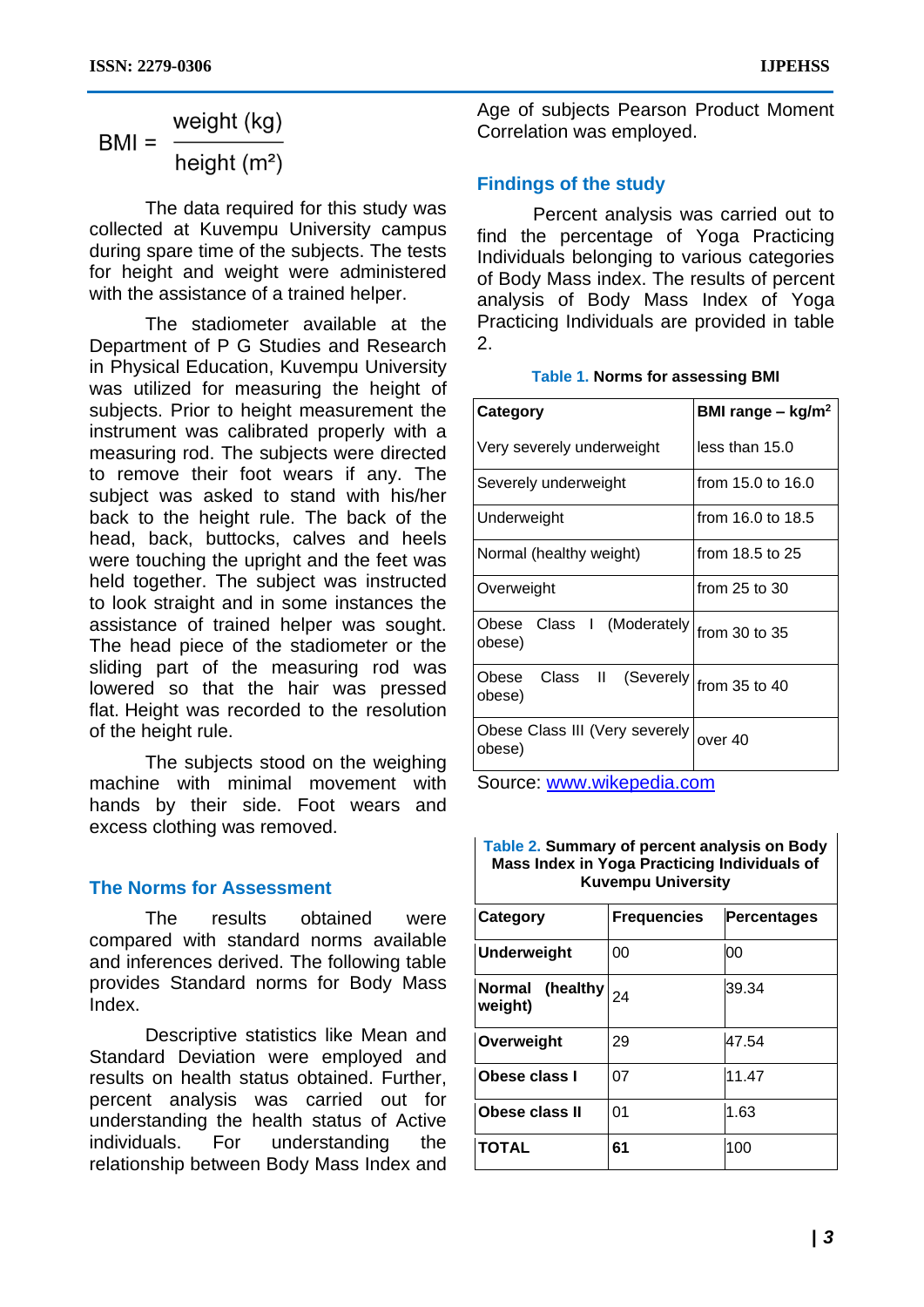

**Figure 1.** Graphical illustration of percentage wise results of Body Mass Index of Active individuals.

From table 2 it can be inferred that the Body Mass Index in majority (47.54%) of the Yoga Practicing individuals is 'Overweight'. Another 11.47% of the subjects are 'Obese class I' and a very less percent of the subjects are 'Obese class II' (1.63%); It is observed that 39.34% come under 'Normal' category. The above information is graphically presented in Figure 1 as below.

Table 3 provides descriptive results including Mean and Standard Deviation of Yoga Practicing Individuals on Body Mass Index.

| <b>Table 3.</b> Descriptive results of Body Mass Index |  |  |
|--------------------------------------------------------|--|--|
| and age of Yoga Practicing Individuals                 |  |  |

|                                  | Mean  | Std.<br><b>Deviation</b> | N  |
|----------------------------------|-------|--------------------------|----|
| <b>Body Mass</b><br><b>Index</b> | 26.08 | 3.51                     | 61 |
| Age (in years)                   | 53.05 | 13.16                    | 61 |

From table 3 it is evident that the Mean Body Mass Index of Active individuals at Kuvempu University is 26.08±3.51 and Age is 53.05±13.16. The results in the above table is normally distributed and exhibits acceptable homogeneity of sample. The above results were further subjected to Pearson product moment correlation. The results are provided in table 4.

**Table 4.** Summary of correlation between Body Mass Index and Age parameters of Yoga

|               |                                    | Age  |
|---------------|------------------------------------|------|
| Body<br>Index | <b>Mass</b> Pearson<br>Correlation | .031 |
|               | Sig. (2-tailed)                    | .309 |
|               |                                    |      |

From table 4 it is clear that there is no significant correlation between Body Mass Index and Age of Yoga practicing individuals of Kuvempu University Jnanasahyadri campus. The above results are graphically depicted in Figure 2 as below.



**Figure 2.** Graphical illustration of association between Body Mass INdex and Age of Active individuals at Kuvempu **University** 

## **Discussion on findings**

The present study reveals the fact that the yoga practicing individuals at Kuvempu University campus are having varied body composition status. The proportion of individuals with overweight and obesity are a matter of real concern. Within the limitations of the study it is observed that the yogic practices are not sufficient to obtain and maintain normal body mass index. The results of the study by Manna and Chowdhury (2020) to find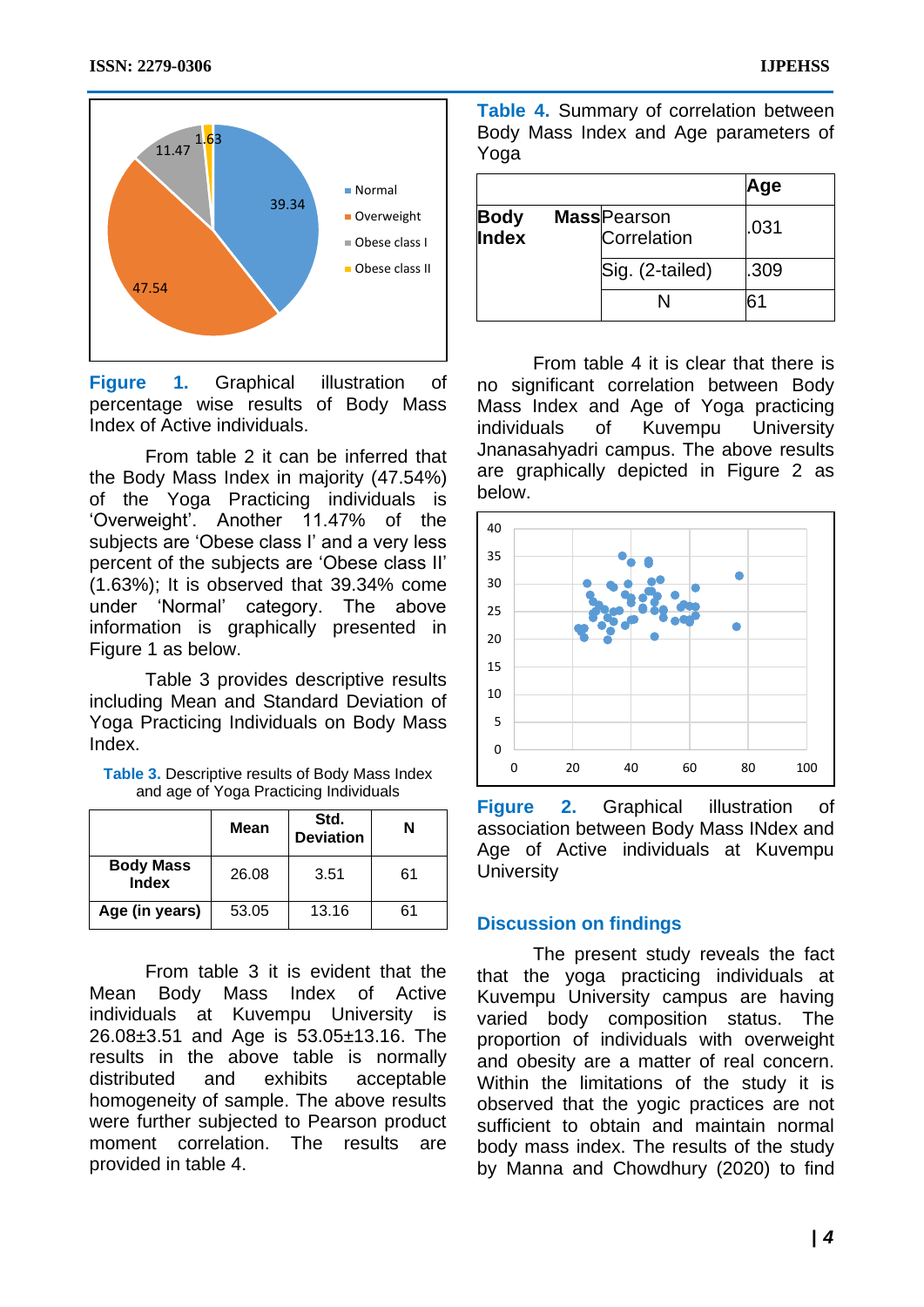out the effects of 12 weeks of yoga practice on body composition showed significant improvements in body composition of children through regular practice of yogic asanas, pranayama, and meditation. This means that the improvements are age specific. In another study, Manna (2019) expected to discover the impacts of yoga on body composition and found that yoga practice may diminish body fat. It should be noted that the volume, intensity and frequency of practice are equally important to reap benefits from yogic practices. Pandit, et. al., (2019) studied the short-term impact of a brief lifestyle intervention based on yoga on body weight, BMI, body fat percentage & blood pressure. The researchers concluded that a seven-day yoga intervention does cause some reduction in weight, body fat mass, body fat percentage and Body Mass Index. Systematic selection and practice of yoga is another important aspect to be observed by the practitioners. Zorofi, Hojjati and Elmiyeh (2013) investigated the effect of one-month fasting along with yoga training on the body composition of novice female athletes. Yoga exercises along with fasting can help overweight people to experience ideal weight loss; also for the athletes who stop exercising in Ramadan, yoga can be used as an alternative to maintain their weight. This study reveals the importance of diet during yogic practice to obtain benefits. Also, it is found through the present investigation that there is no significant relation between age and body mass index of yoga practicing individuals. The benefits are age independent.

## **Conclusion**

On the basis of the results of present investigation it can be concluded that a *large* proportion of active individuals are 'Over weight' (47.54%), *a small* proportion are 'Obese' (13.10%). 39.34% of the subjects were found to be 'Normal'. Further, there did not exist any relationship

between Body Mass Index and Age in physically active individuals at Kuvempu University.

## **References**

- Azzini E, Venneria E, Ciarapica D, Foddai MS, Intorre F, Zaccaria M, Maiani F, Palomba L, Barnaba L, Tubili C, Maiani G, Polito A., (2017) Effect of Red Orange Juice Consumption on Body Composition and Nutritional Status in Overweight/Obese Female: A Pilot Study, Oxidative Medicine and Cellular Longevity, 1672567.
- Bibiloni, M.D.M., Pons, A., & Tur, J.A. (2013). Prevalence of overweight and obesity in adolescents: a systematic review, International Scholarly Research Notices, 392747.
- Bobby, G., (2018). Effect of yogic practices on selected physiological variables among obese school boys, Asian Journal of Multidimensional Research, 7(2), 749-752.
- Bowen, L., Taylor, A.E., Sullivan, R., Ebrahim, S., Kinra, S., Radha Krishna, KV., (2015) Bharati Kulkarni et al. "Associations between diet, physical activity and body fat distribution: a cross sectional study in an Indian population, BMC public health 15(1) 1-12.
- Chen, Y., Zhang, Y., & Wang, L. (2018). Low diagnostic accuracy of body mass index-based and waist circumference-based references of childhood overweight and obesity in identifying overfat among chinese children and adolescents. *BioMed research international*, 2018.
- Gallieni, M., Aiello, A., Tucci, B., Sala, V., Brahmochary Mandal, S.K., Doneda, A., & Genovesi, S. (2014). The burden of hypertension and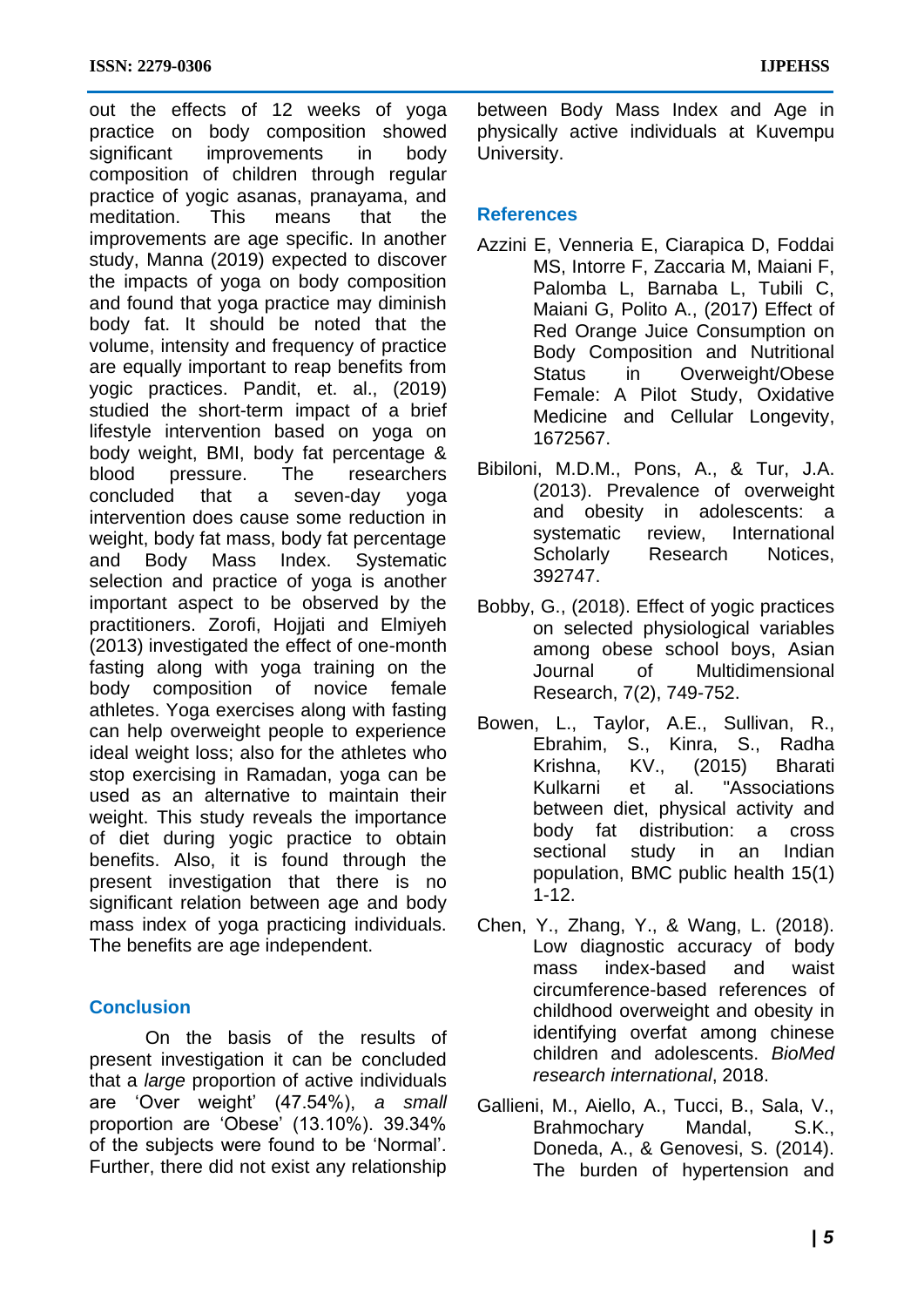kidney disease in Northeast India: the Institute for Indian Mother and Child noncommunicable diseases project, *The Scientific World Journal*, 2014.

- Harris, K. M., Gordon-Larsen, P., Chantala, K., & Udry, J. R. (2006). Longitudinal trends in race/ethnic disparities in leading health indicators from adolescence to young adulthood. Archives of pediatrics & adolescent medicine, 160(1), 74-81.
- Jacobs, M., (2019). Adolescent smoking: The relationship between cigarette consumption and BMI, Addictive behaviors reports, 9, 100153.
- Kalra, S., & Unnikrishnan, A.G., (2012). Obesity in India: The weight of the nation, Journal of Medical Nutrition and Nutraceuticals, 1(1), 37.
- Kumanyika, S., (1987). Obesity in black women. *Epidemiologic reviews, 9*, 31-50.
- Manna, I., & Chowdhury, M., (2020). Effects of 12 weeks yoga practice on body composition and cardiopulmonary status of 10–12 years female volunteers, Archives of Medicine and Health Sciences, 8(2), 208.
- Manna, I., (2019). Study the influence of yoga on body composition and cardio-pulmonary functions on healthy female volunteers.
- Misra, P., Singh, A.K., Archana, S., Lohiya, A., & Kant, S., (2019). Relationship between body mass index and percentage of body fat, estimated by bio-electrical impedance among adult females in a rural community of North India: A cross-sectional study. Journal of postgraduate medicine, 65(3), 134.
- Mitchell, E.A., Stewart, A.W., Braithwaite, I., Murphy, R., Hancox, R.J., Wall, C., Beasley, R. and ISAAC Phase

Three Study Group, (2018) Factors associated with body mass index in children and adolescents: An international cross-sectional study. PLoS One, 13(5), p.e0196221.

- Pal, A., Srivastava, N., Tiwari, S., Verma, N.S., Narain, V.S., Agrawal, G.G., Natu, S.M., and Kumar, K., (2011) Effect of yogic practices on lipid profile and body fat composition in patients of coronary artery disease. Complementary Therapies in Medicine, 19(3), 122-127.
- Pandit, D.P., Upadhyah, A., Goyal, P., & Sharma, D., (2019). Effect of short term yoga on body weight, BMI, body fat percentage and blood pressure. *Indian* Journal of Clinical Anatomy and Physiology, 6, 179-82.
- Pandya, H., Lakhani, J.D., & Patel, N., (2011). Obesity is becoming synonym for diabetes in rural areas of india also an alarming situation, *International Journal of Biological and Medical Research*, *2*(2), 556- 560.
- Prentice, A.M., (2006). The emerging epidemic of obesity in developing countries, International journal of epidemiology, *35*(1), 93-99.
- Ranjani, H., Mehreen, T. S., Pradeepa, R., Anjana, R. M., Garg, R., Anand, K., & Mohan, V., (2016). Epidemiology of childhood overweight & obesity in India: A systematic review. The Indian journal of medical research*,*  143(2), 160.
- Shetty, P., (2012). Public health: India's diabetes time bomb, *Nature*, *485*(7398), S14-S16.
- Sinha, R., & Kumar Kapoor, A., (2010). Cultural practices and nutritional status among premenopausal women of urban setup in India. *The Open Anthropology Journal, 3*(1).
- Wardle, J., Waller, J., & Jarvis, M. J. (2002). Sex differences in the